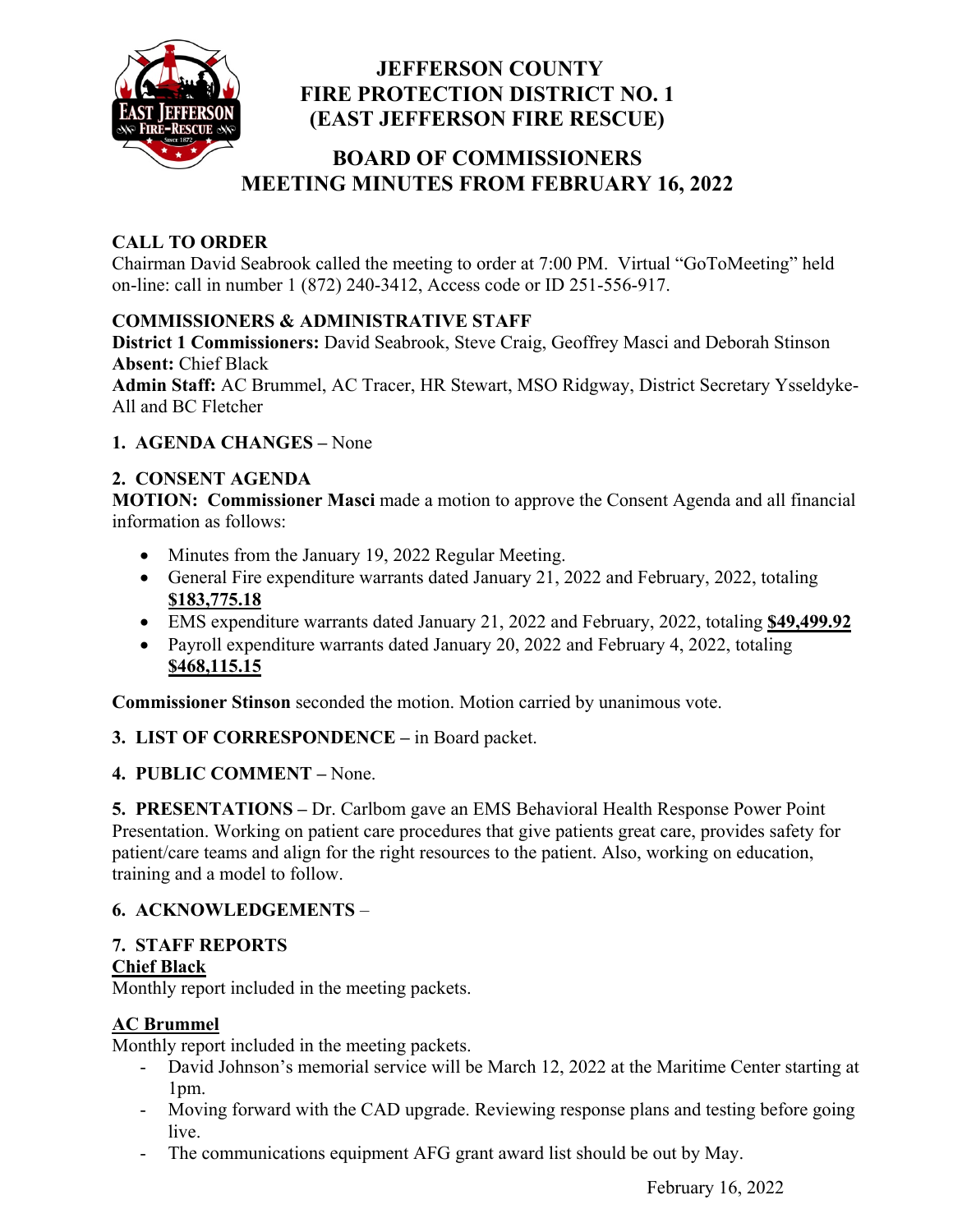- Turning in paperwork for a grant through the Labor & Industries FIIRE program, Requesting bunker gear extractors and dryers.
- Ladder 16 has been UL certified and is going through some final maintenance items.
- There will be a confined space technician class March 7-11, 2022.
- EJFR collaborated with the new Kitsap Training Consortium and will be sending three Resident FF's to their regional fire academy in Bremerton (March 15- June 15, 2022).
- Crewforce will not go operational until the CAD upgrade has been vetted.

#### **AC Tracer**

Monthly report included in the meeting packets.

- Met with Zenovic & Associates at station 12 to go over the site plans and related issues. One issue discussed related to the needed water line, its location, distance and possible permitting needed to install it. I have reached out to the PUD requesting assistance with this project and if a possible partnership between EJFR and the PUD in an effort to loop the main water line to better serve Marrowstone Island. The second issue is related to storm water and total surface of the parking lots and roofs on the property.
- Working with the County to update their fireworks ordinance to make relevant to all the areas in the County. DCD and County will still issue permits and the Sheriff can cite for violations.

#### **HR/PES/PIO**

Monthly report included in the meeting packets.

- There is an upcoming Single-Role Assessment Center on 2/18, postponed from 2/9 due to COVID.
- The  $150<sup>th</sup>$  event media launch started this week.

#### **Finance**

Monthly report included in the meeting packets.

- Discussed beginning year balance. The beginning balance was higher than anticipated due to purchases not completed in 2021. The purchases were not made due to availability of product, parts or illness.

## **MSO**

Monthly report included in the meeting packets.

- Commissioner Stinson thanked MSO Ridgway for helping to get the department through the recent COVID outbreak.

#### **BCs**

Monthly reports included in the meeting packets.

BC Fletcher discussed responding to 22 incidents over the past 30 days and the staffing challenges due to COVID.

#### **8. LOCAL 2032 REPORT –** Working on contract negotiations.

## **9. FIREFIGHTER'S ASSOCIATION REPORT** – Nothing to report

## **10. OLD BUSINESS**

**A.** *Station 1-2 - (update*)

See Chief Tracer's report.

#### **B.** *Standards of Cover/Strategic Plan – (update)*

All information has been given to City Gate. Stake holder meetings and surveys are under way.

**C.** *PLFR ILA –* Commissioner Rossart commented that their new Board Chair is Commissioner Pontius. PLFR just hired a new Firefighter. Commissioner Rossart praised the MSO for providing excellent service. March 8<sup>th</sup> will be the next meeting to review the EJFR/PLFR management ILA.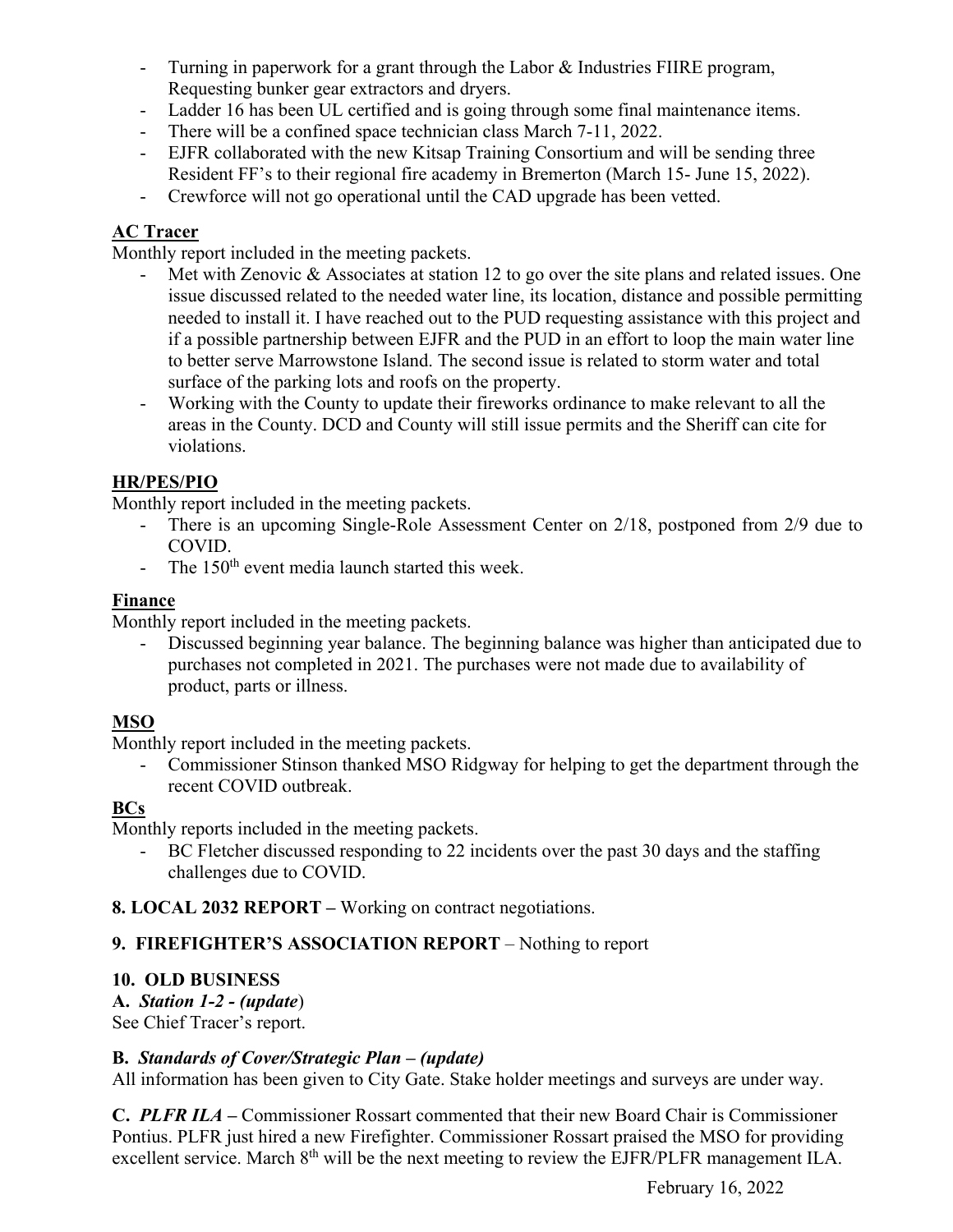#### **D.** *Stryker Contract – (update)*

The contract for the EMS equipment was officially signed. The equipment has been ordered. The new power cots should help with injury reduction.

**E.** *Commissioner Appointment –* There are three people interested in the vacant EJFR Commissioner District 2 seat. The candidates were introduced. Christie Apker, David Self and Deborah Tillman all spoke about their backgrounds and reason's for their interest in the position.

#### *Executive Session*

Chairman Seabrook announced the Board will go into executive session for 15 minutes at 8:24 p.m. for an *Executive Session in accordance with RCW 42.30.110(1)(h) To evaluate the qualifications of a candidate for appointment to elective office. However, any interview of such candidate and final action appointing a candidate to elective office shall be in a meeting open to the public;* District Secretary Ysseldyke-All attended the meeting. Chairman Seabrook reconvened the board meeting at 8:39.

*Informational only, no action taken.* 

**MOTION: Commissioner Masci** made a motion to appoint Deborah Tillman to the vacant EJFR Commissioner District 2 seat. **Commissioner Stinson** seconded the motion. Motion carried by unanimous vote.

#### **11. NEW BUSINESS**

#### **A.** *County Fireworks Ordinance*

See Chief Tracer's report.

#### **B.** *Office Assistant – Joint FTE with PLFR (informational)*

EJFR and PLFR are looking for a candidate to fill a shared front office position. The job description is being drafted. Commissioner Craig will help with vetting a candidate.

#### **C.** *Security at Unmanned Fire Stations*

Security plan options for the unmanned stations will be presented at the March Board meeting.

#### **12. UPCOMING EVENTS –**

#### **WFCA Annual Conference –**

 WFCA Seminar – Clearwater Resort, Saturday, April 30, 2022 WFC – Annual Conference, May 23-25, 2022 WFCA Seminar – Campbell's Resort, June 4, 2022 WFCA Annual Conference – The Davenport Grand, Spokane, October 27, 2022

#### **GOOD OF THE ORDER –**

- The North Olympic Development Council is working on a climate change adaptation plan. They are seeking funding for a fire protection plan.
- Dr. Carlbom noted that heat stress emergencies are usually the least planned for scenario and can be fatal.
- Lt. Martin welcomed Deborah Tillman as the new EJFR Commissioner for District 2.
- Jefferson Healthcare wants another look at hospital transports which has implications for strategic planning.

#### **ADJOURNMENT**

**MOTION: Commissioner Masci** made a motion to adjourn the meeting at 8:53 PM. **Commissioner Stinson** seconded the motion. Motion carried by unanimous vote.